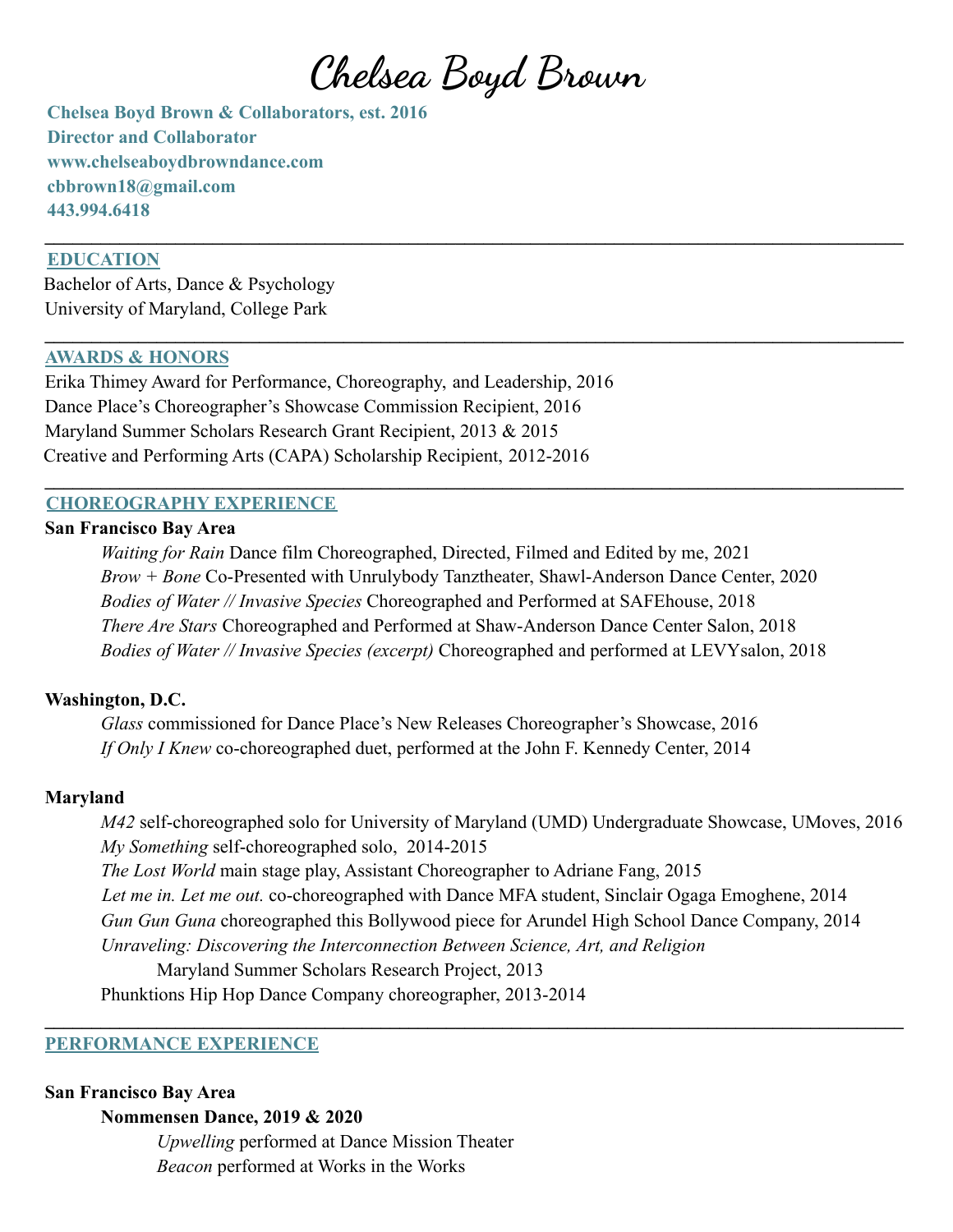*Upwelling* performed at Vetiver Oakland

### **pateldanceworks, 2018 & 2019**

*divisions the empire has sown* performed at Finnish Hall *all the things we'll never be* performed at SAFEhouse

### **West Edge Opera, 2019**

*Orfeo and Euridice* a queer re-imaging of the original opera, choreographed by KJ Dahlaw

### **UnrulybodyTanztheater, 2019**

Performed at Joe Goode Annex in West Wave Dance Festival

### **Cat Call Choir, 2018 & 2019**

*Nevertheless,* performed at Counterpulse and Z Space

### **Molly Rose-William Dance Company, 2018**

*Social Movement,* an improvised evening-length work performed at Shawl-Anderson Dance Center

### **Tijuana, Mexico**

### **Current Collective, 2018**

*Current* co-choreographed and performed in 4x4 Semi-finals presented by Lux Boreal Compañía de Danza

## **Washington, D.C.**

## **John F. Kennedy Center Local Artist Commission, 2016**

*Skirt the Wall* performed with Heart Stück Bernie

### **Orange Grove Dances, 2016**

*Un Castell Built for Two* choreographed by Colette Krogol and Matt Reeves

### **VelocityDC Dance Festival, 2016**

*Teetering* choreographed by Christopher K. Morgan

### **Dance Place Choreographer's Showcase 2015 & 2016**

*My Something* self-choreographed solo

*Glass* commissioned work

### **31st Annual Choreographers' Showcase, 2014**

*If Only I Knew* co-choreographed with Bethany Disque

#### **Maryland**

#### **University of Maryland Opera Studio, 2017**

*An Orpheus Adventure* Corps de Ballet member

### **Clarice Smith Performing Arts Donor Luncheon, 2015**

*Sharing Atoms with the Stars* self-choreographed solo for Clarice and Michelle Smith

## **PearsonWidrig DanceTheater, 2015**

*rapture* choreographed by Sara Pearson and Patrik Widrig

### **MFA Dance Concert, 2014**

*Pleated* choreographed by Dance MFA candidate, Stephanie Miracle